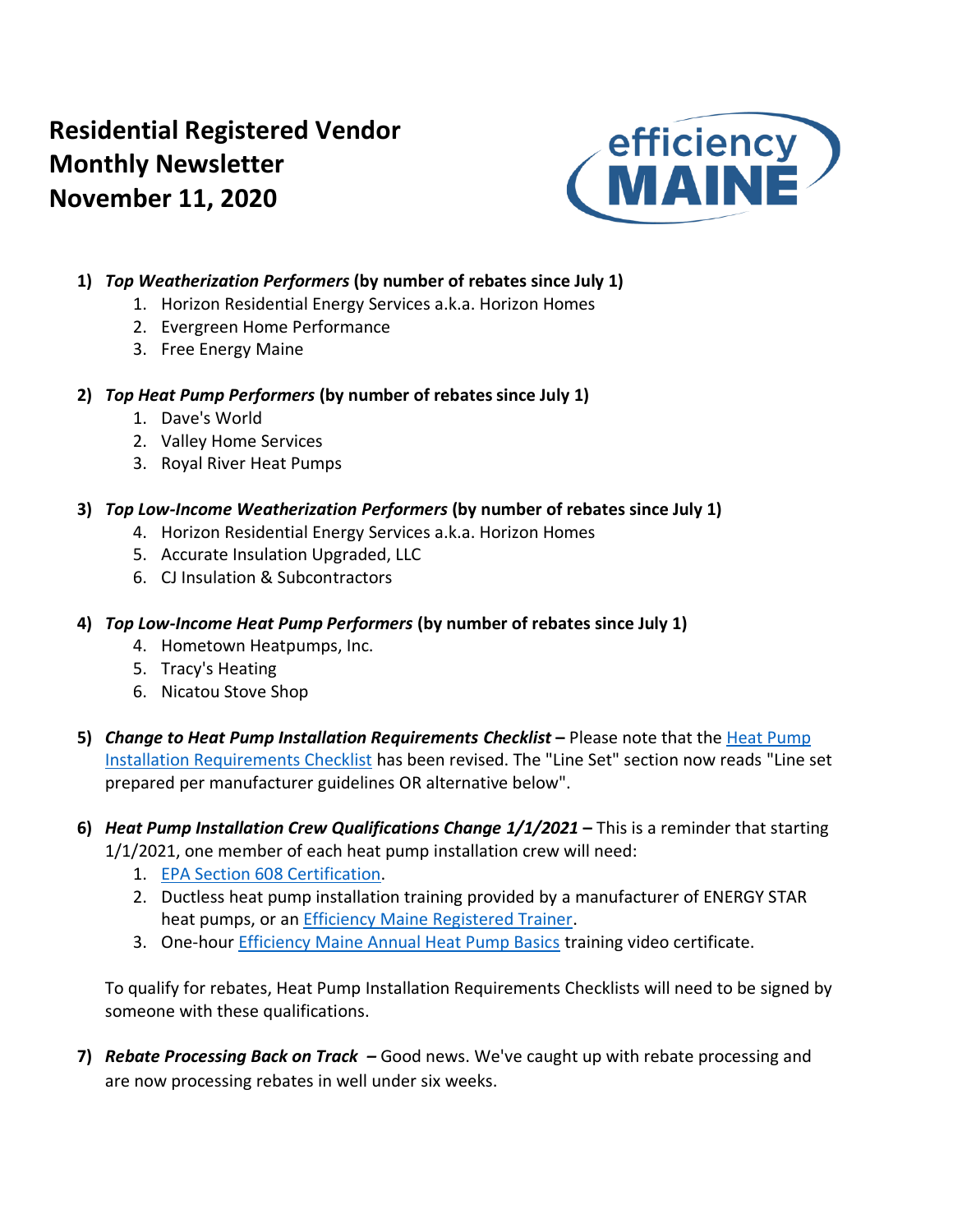**8)** *Change to Residential Registered Vendor Agreement Form –* In an effort to streamline Residential Registered Vendor compliance, we have dropped the requirement for Vendors to list Efficiency Maine as additional insured. [Click here](https://www.efficiencymaine.com/docs/EM-RV-form.pdf) for the updated form.

### **9)** *Heat Pump and Weatherization Marketing Update –*

#### **Advertising**

In a typical year, we run ads in newspapers and magazines, and on Google, Facebook, and radio that can be seen and heard millions of times statewide over the course of the year.

### Website Visits

Efficiencymaine.com receives more than 125,000 in-state visits per year and 40,000 searches on our Vendor Locator.

**10)** *Heat Pump Installation Training Opportunities* **–** The following courses are being offered by Efficiency Maine Registered Trainers and ACA/NE.

| <b>Dates</b>     | <b>Course Title</b>     | Location                                                                                   | <b>Registration Information</b>     |
|------------------|-------------------------|--------------------------------------------------------------------------------------------|-------------------------------------|
| 11/11/2020       |                         |                                                                                            |                                     |
| and              | <b>Customer Service</b> | ACA/NE                                                                                     | <b>Click for Course Information</b> |
| 11/13/2020       |                         |                                                                                            |                                     |
| $ 2/22/2021 -  $ |                         |                                                                                            |                                     |
| 2/26/2021        |                         | Heat Pump Installation   Maine Energy Marketers Association   Click for Course Information |                                     |

- **11)** *Fact of the Month* **–** In recent months we have been receiving an average of 80 weatherization and heat pump rebate claims per day.
- **12)** *Sales Tool of the Month* **– Vendor Support Web Page –** We have a new web page showing resources for Residential Registered Vendors. It has information about rebates, financing, co-op marketing funds, training classes, training scholarships, newsletter archives, and free brochures.
- **13)** *Tip From the Field –* We've heard from many customers that their experience is improved when the Residential Registered Vendor completes rebate paperwork for them.
- **14)** *Rebate Processing Tip –* The weatherization and heating system eligibility criteria, "1- to 4-unit residential building" applies regardless of the form of ownership. Therefore a 5-unit building with individual condominiums does not count as a 1- to 4-unit residential building.
- **15)** *October Loans up 5% Year-Over-Year and Year-to-Date Loans are up 21% –* If you don't already have a loan portal ID and password, you can reach our financial services provider (NEIF) by calling our Call Center (866-376-2463).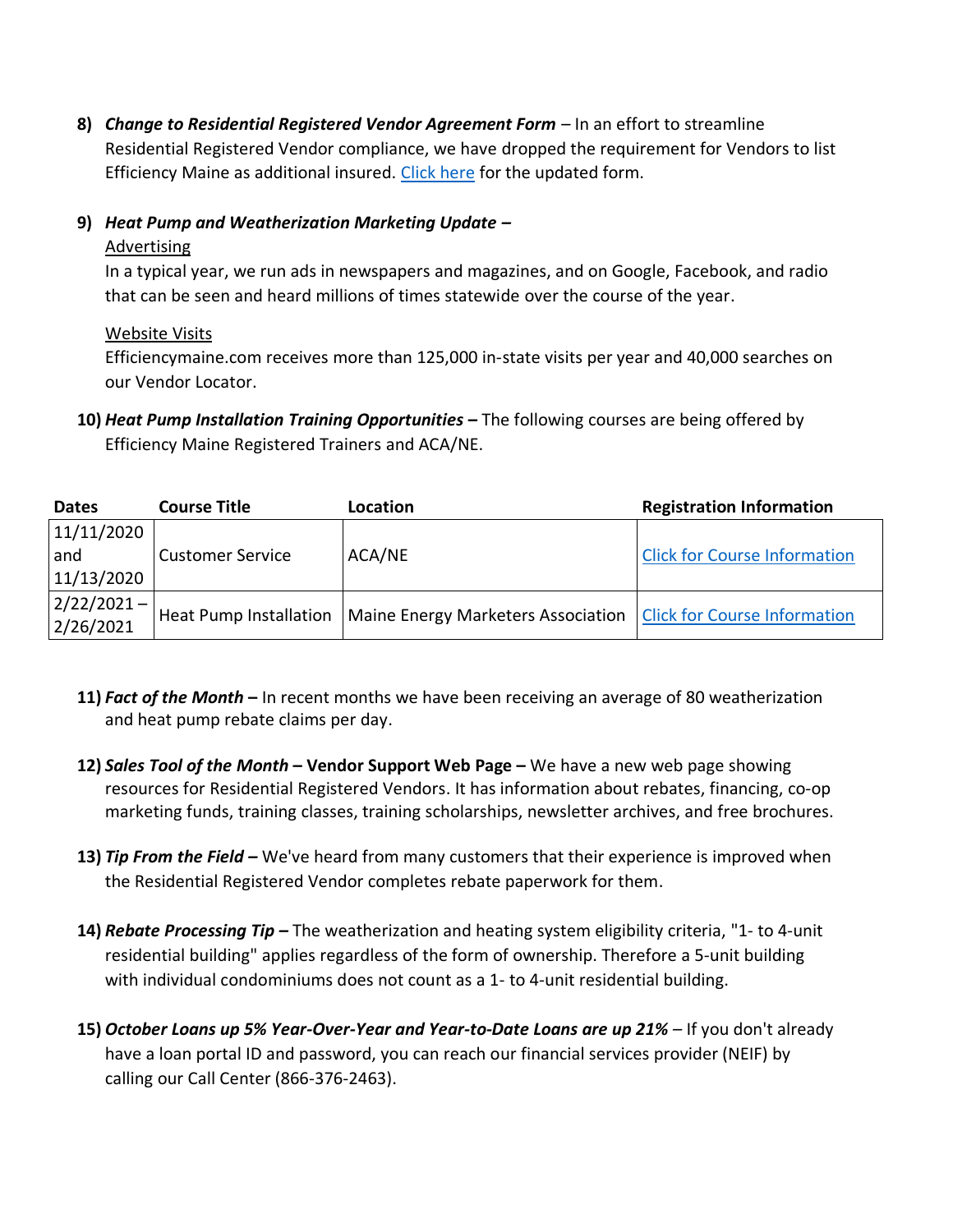#### **PROGRAM RESULTS**

#### **Energy Loans**



### **Home Energy Savings Program (HESP)**

#### **HESP Number of Rebates - Last 12 Months**

![](_page_2_Figure_5.jpeg)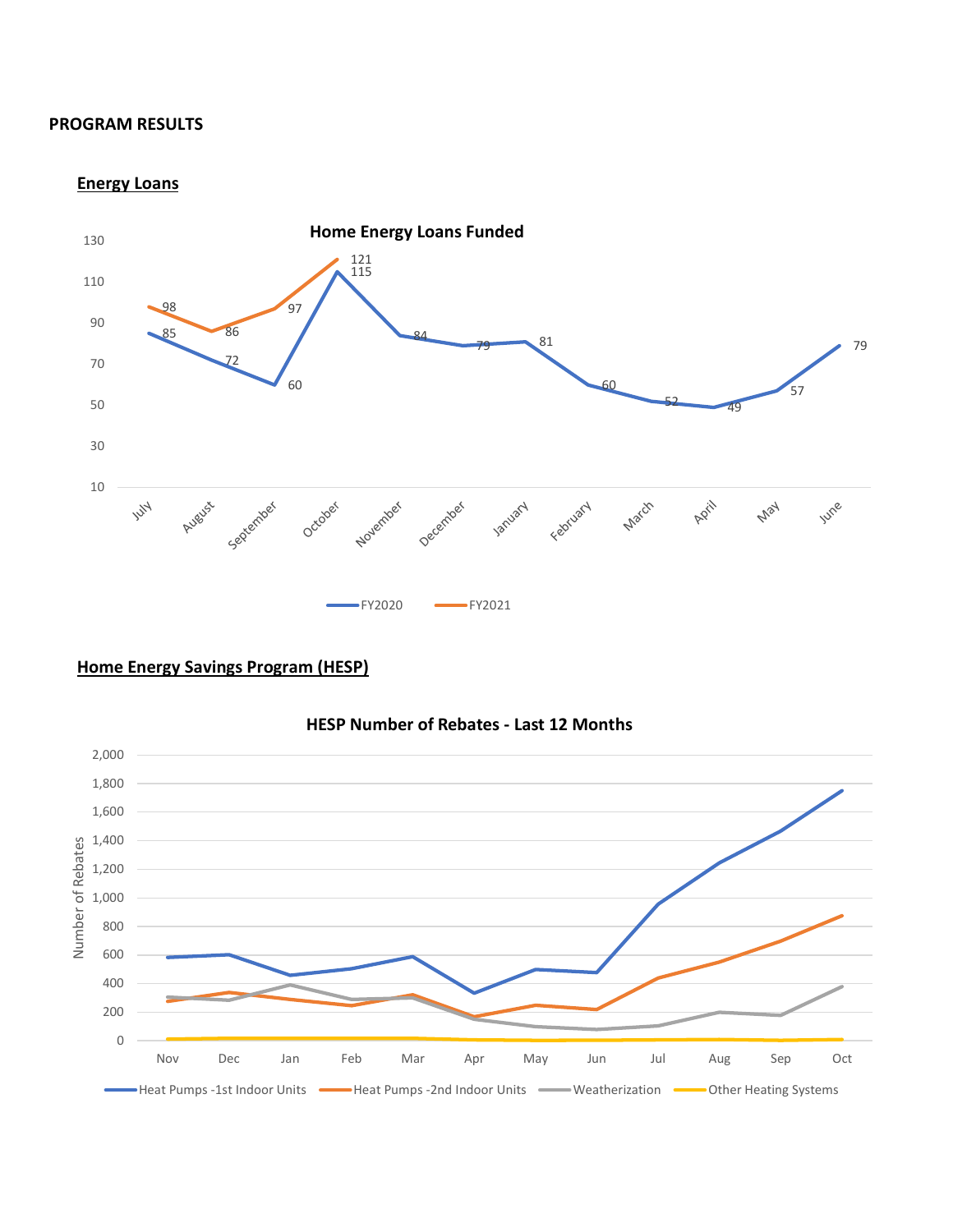| #              | 2019<br><b>HESP Rebate Type</b>         |       |                | 2020          |                 |     |     |                |     |       |       |       |       |        |  |
|----------------|-----------------------------------------|-------|----------------|---------------|-----------------|-----|-----|----------------|-----|-------|-------|-------|-------|--------|--|
|                |                                         | Nov   | <b>Dec</b>     | Jan           | Feb             | Mar | Apr | May            | Jun | Jul   | Aug   | Sep   | Oct   |        |  |
| 1              | Heat Pumps - 1st<br><b>Indoor Units</b> | 582   | 603            | 458           | 504             | 588 | 333 | 499            | 477 | 956   | 1,244 | 1,468 | 1,750 | 9,462  |  |
| $\overline{2}$ | Heat Pumps - 2nd<br><b>Indoor Units</b> | 275   | 337            | 289           | 247             | 323 | 168 | 248            | 218 | 440   | 550   | 698   | 875   | 4,668  |  |
| 3              | Air Sealing                             | 107   | 114            | 137           | 109             | 113 | 46  | 31             | 20  | 38    | 67    | 58    | 129   | 969    |  |
| 4              | <b>Attic Insulation</b>                 | 87    | 86             | 125           | 92              | 94  | 49  | 33             | 26  | 29    | 67    | 57    | 112   | 857    |  |
| 5              | <b>Basement</b><br>Insulation           | 78    | 63             | 103           | 62              | 64  | 34  | 21             | 22  | 24    | 41    | 45    | 101   | 658    |  |
| 6              | Wall Insulation                         | 33    | 20             | 26            | 27              | 28  | 22  | 13             | 11  | 14    | 24    | 17    | 38    | 273    |  |
| 7              | <b>Geothermal HP</b>                    | 3     | $\overline{2}$ | 5             | 5               | 7   | 4   |                |     |       | 1     | 0     | 4     | 34     |  |
| 8              | Pellet Boiler                           | 5     | 12             | 6             | 7               | 2   | 1   | $\overline{2}$ | 3   | 5     | 8     | 3     | 4     | 58     |  |
| <b>Total</b>   |                                         | 1,170 |                | $1,237$ 1,149 | $1,053$   1,219 |     | 657 | 848            | 778 | 1,507 | 2,002 | 2,346 | 3,013 | 16,979 |  |

**HESP Number of Rebates – Last 12 Months (DETAILS)**

### **Fiscal Year To Date Rebate Comparisons**

![](_page_3_Figure_3.jpeg)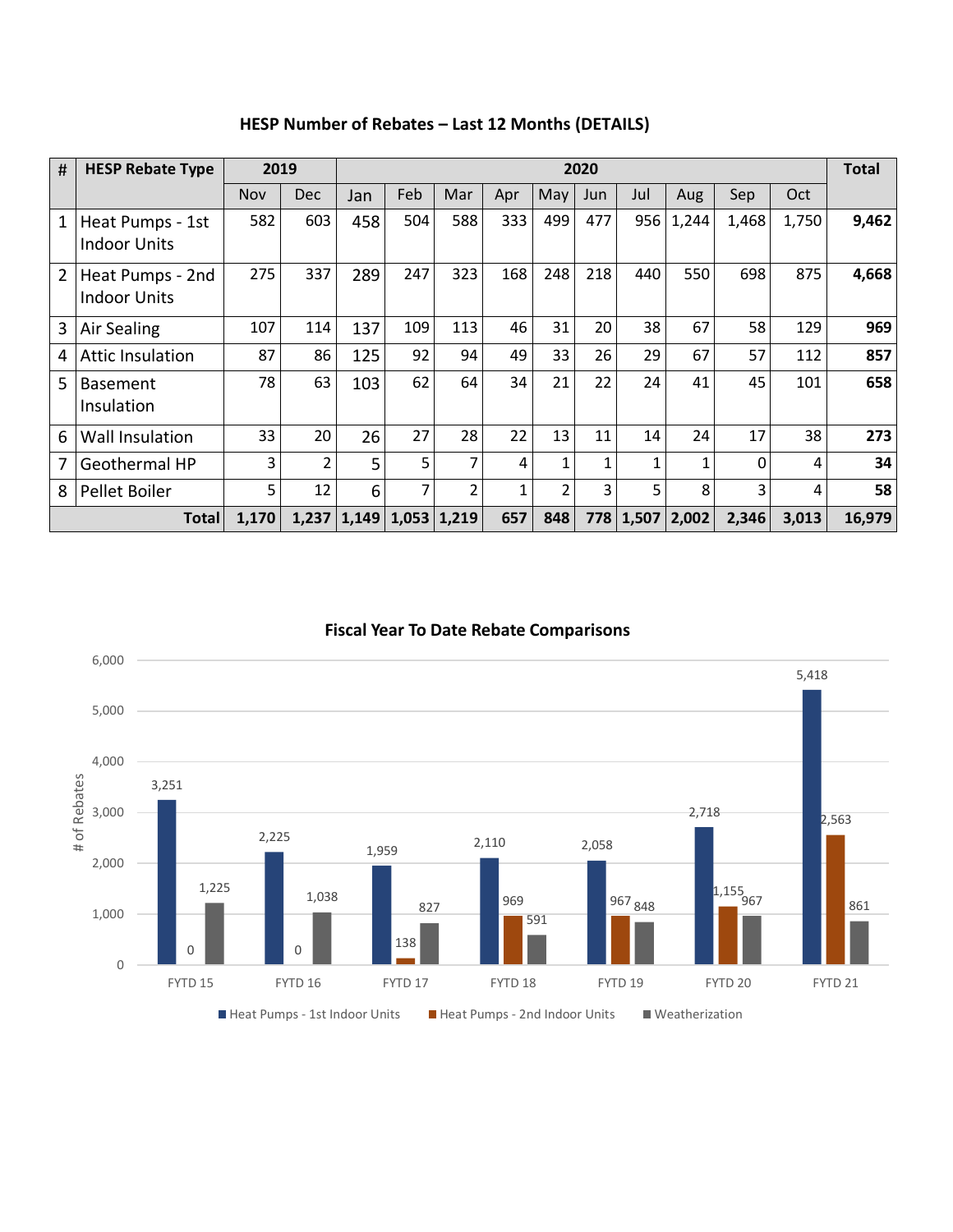### **Fiscal Year-to-Date Rebate Comparisons (DETAILS)**

| # | <b>HESP Rebate Type</b>         | <b>FYTD 15</b> | <b>FYTD 16</b> | <b>FYTD 17</b> | <b>FYTD 18</b> | <b>FYTD 19</b> | <b>FYTD 20</b> | <b>FYTD 21</b>  |
|---|---------------------------------|----------------|----------------|----------------|----------------|----------------|----------------|-----------------|
|   | Heat Pumps - 1st Indoor Units   | 3,251          | 2,225          | 1,959          | 2,110          | 2,058          | 2,718          | 5,418           |
| 2 | Heat Pumps - 2nd Indoor Units   | 0              |                | 138            | 969            | 967            | 1,155          | 2,563           |
| 3 | Air Sealing                     | 681            | 508            | 374            | 266            | 330            | 342            | 292             |
| 4 | Attic Insulation                | 264            | 292            | 263            | 182            | 238            | 291            | 265             |
| 5 | <b>Basement Insulation</b>      | 222            | 173            | 116            | 96             | 181            | 237            | 211             |
| 6 | Wall Insulation                 | 58             | 65             | 74             | 47             | 99             | 97             | 93              |
|   | Geothermal HP                   | 27             | 21             | 20             | 3              | 4              | 6              | 6               |
| 8 | Pellet Boiler                   | 131            | 30             | 25             | 18             | 13             | 18             | 20 <sub>1</sub> |
|   | <b>Total Measures Installed</b> | 4,634          | 3,314          | 2,969          | 3,691          | 3,890          | 4,864          | 8,868           |

### **Low Income Program**

![](_page_4_Figure_3.jpeg)

### **Rebates for Low- and Moderate-Income (LMI) Mainers**